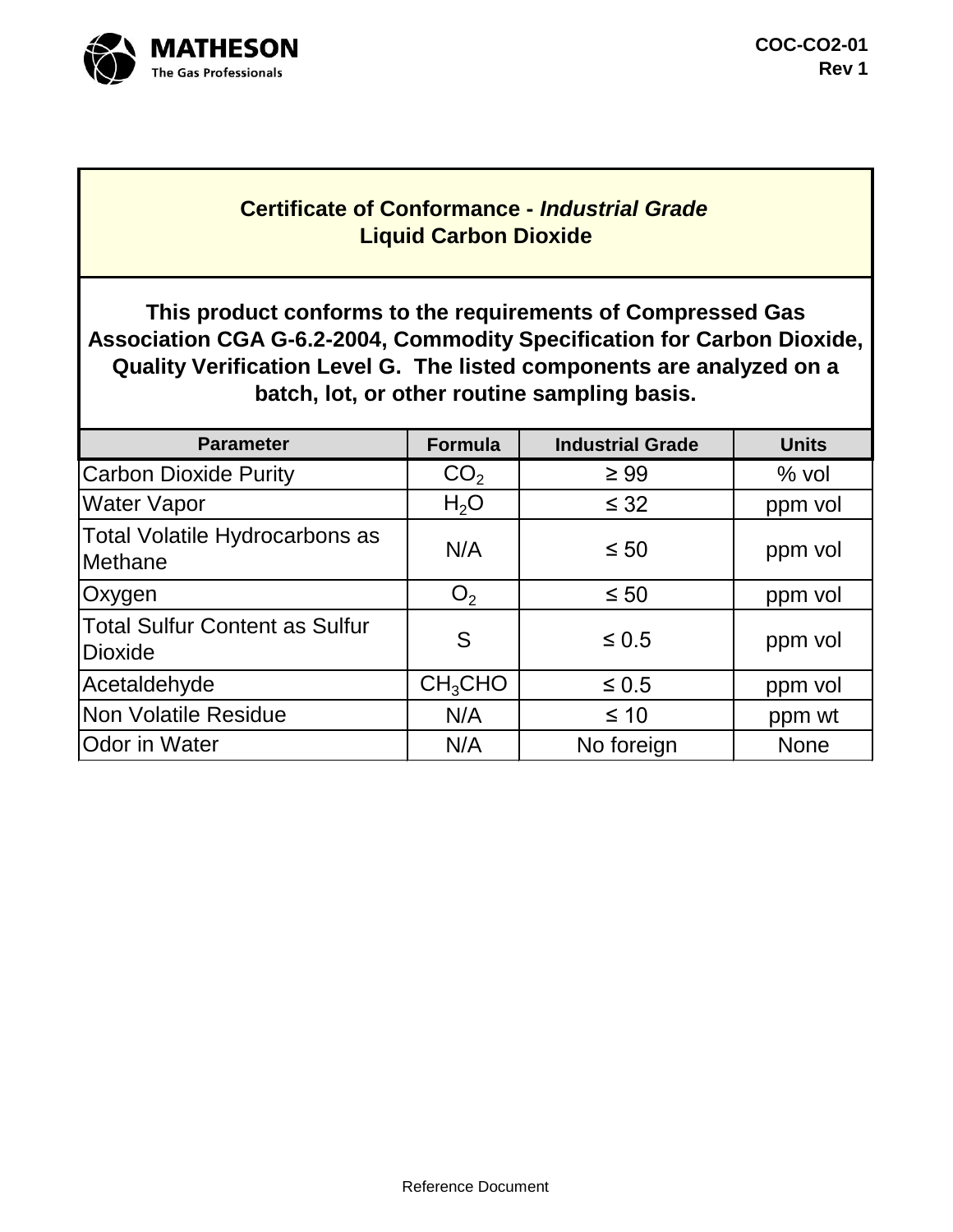

## **Certificate of Conformance -** *Basic Grade* **Liquid Carbon Dioxide**

**This product conforms to the requirements of Matheson-Trigas Basic Grade Specification for Carbon Dioxide. The listed components are analyzed on a batch, lot, or other routine sampling basis.**

| <b>Parameter</b>             | Formula          | <b>Basic Grade</b> | <b>Units</b> |
|------------------------------|------------------|--------------------|--------------|
| <b>Carbon Dioxide Purity</b> | CO <sub>2</sub>  | $\geq 99$          | $%$ vol      |
| <b>Water Vapor</b>           | H <sub>2</sub> O | $\leq 120$         | ppm vol      |
| <b>Non Volatile Residue</b>  | N/A              | $\leq 10$          | ppm wt       |
| <b>Odor in Water</b>         | N/A              | No foreign         | <b>None</b>  |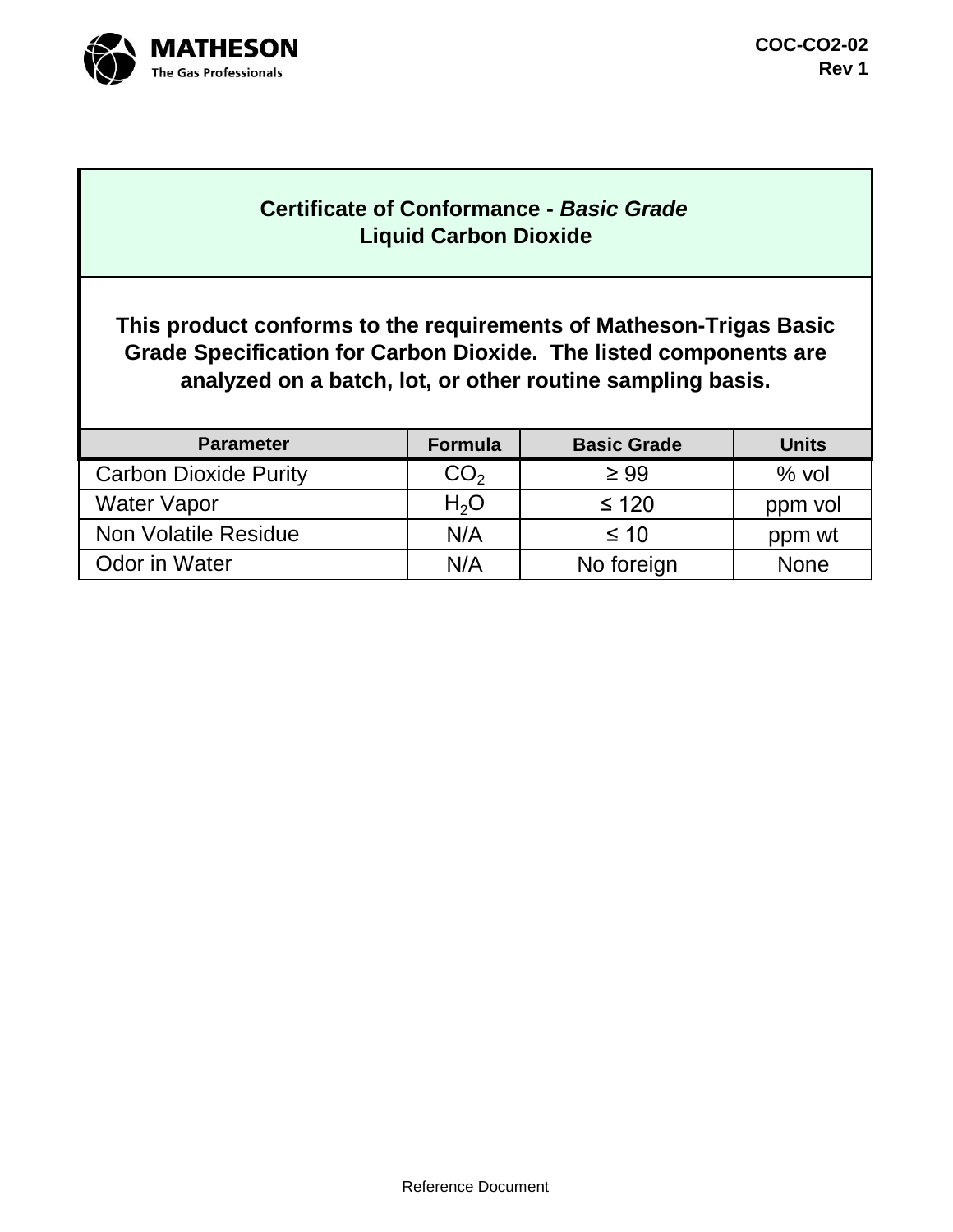

## **Certificate of Conformance -** *Food Grade* **Liquid Carbon Dioxide**

**This product conforms to the requirements of Compressed Gas Association CGA G-6.2-2004, Commodity Specification for Carbon Dioxide, Quality Verification Levels G & H. The listed components are analyzed on a batch, lot, or other routine sampling basis.**

| <b>Parameter</b>                                              | <b>Formula</b>      | <b>Food Grade</b>     | <b>Units</b> |
|---------------------------------------------------------------|---------------------|-----------------------|--------------|
| <b>Carbon Dioxide Purity</b>                                  | CO <sub>2</sub>     | $\geq 99.5$           | $%$ vol      |
| <b>Water Vapor</b>                                            | H <sub>2</sub> O    | $\leq 20$             | ppm vol      |
| <b>Total Volatile Hydrocarbons as</b><br>Methane              | N/A                 | $\leq 50$             | ppm vol      |
| Oxygen                                                        | O <sub>2</sub>      | $\leq 50$             | ppm vol      |
| <b>Carbon Monoxide</b>                                        | CO                  | $\leq 10$             | ppm vol      |
| Total Sulfur Content (as $SO_2$ )<br>excluding Sulfur Dioxide | S                   | $\leq 0.5$            | ppm vol      |
| <b>Sulfur Dioxide</b>                                         | SO <sub>2</sub>     | $\leq 5$              | ppm vol      |
| <b>Nitric Oxide</b>                                           | <b>NO</b>           | $\leq$ 5 total        | ppm vol      |
| Nitrogen Dioxide                                              | NO <sub>2</sub>     |                       | ppm vol      |
| Acetaldehyde                                                  | CH <sub>3</sub> CHO | $\leq 0.5$            | ppm vol      |
| <b>Non Volatile Residue</b>                                   | N/A                 | $\leq 10$             | ppm wt       |
| <b>Odor in Water</b>                                          | N/A                 | No foreign            | <b>None</b>  |
| Appearance in Water                                           | N/A                 | No color or turbidity | <b>None</b>  |
| <b>Taste in Water</b>                                         | N/A                 | No foreign            | <b>None</b>  |